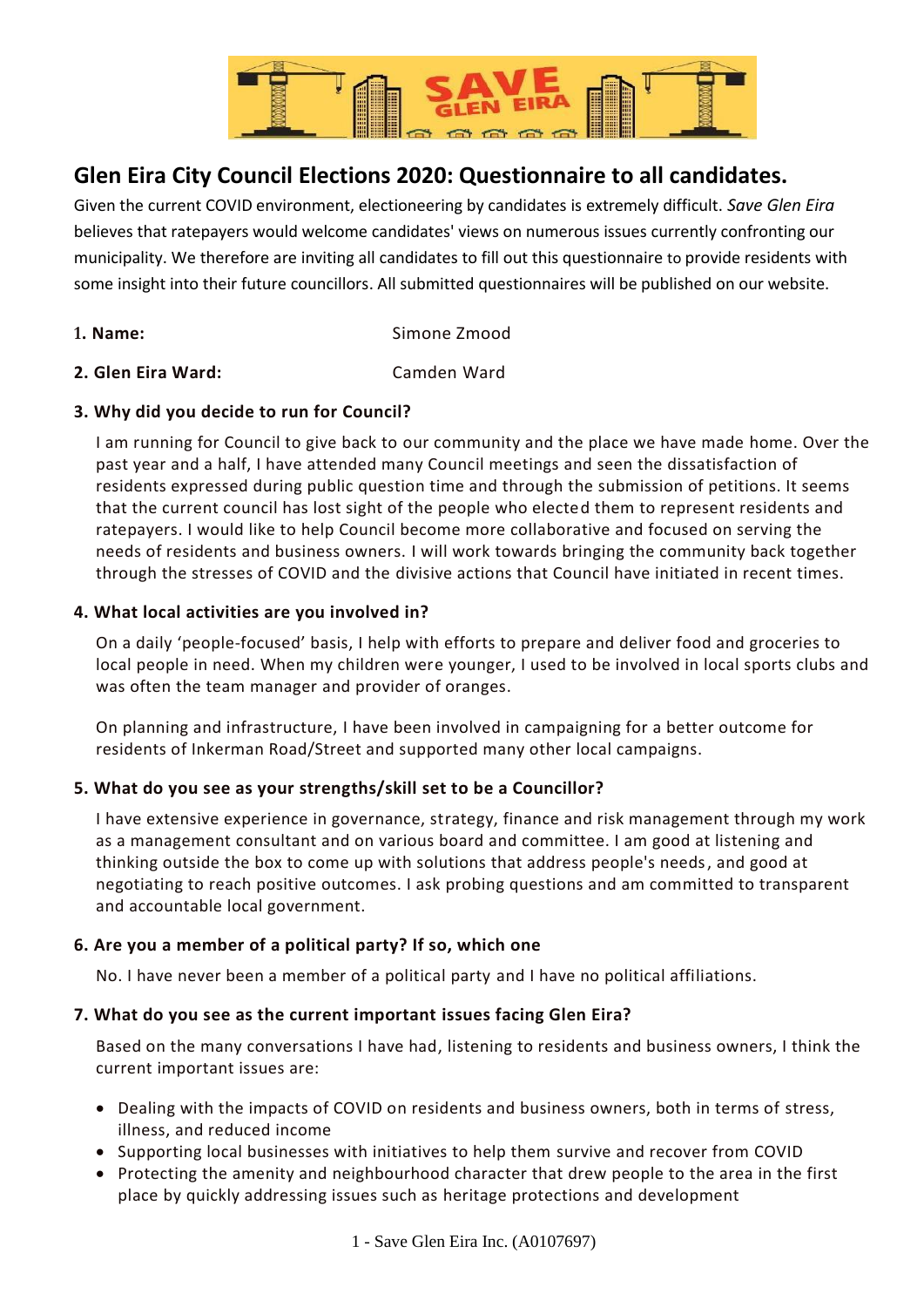- More appropriate development by setting planning standards that ensure development is sensitive to the impacts on surrounding residents and does not reduce amenity, privacy, solar access through windows and for PV, accessibility, etc.
- More open space (this has become even more critical during COVID)
- More trees and greenery across Glen Eira, including beautifying our streets
- Improving pedestrian safety by proactive maintenance of footpaths
- Improving safety around schools by prioritising separated safe cycling paths alongside schools and longer car drop-off zones
- Bringing back world-class shopping strips with revitalised infrastructure and better security

#### **8. How would you evaluate and take into consideration residents' views on topical issues?**

I am a resident and have a great deal of empathy for fellow residents and local businesses. When residents' express concerns, I listen and don't dismiss these concerns. My guiding philosophy is to always strive for outcomes that are win-win. A really simple question to ask is how I would feel if the issue was happening to me.

#### **9. Would you support and lobby for mandatory formal oversight committees with community Representatives to help ensure greater accountability of council actions?**

Yes. Sadly, it seems like this is needed in the current environment as some Councillors appear to be defaulting to personal or party ideologies, rather than properly representing the people who elected them. I support better quality community consultations and more accurate reporting of community feedback, as well as more transparency and accountability overall.

# **10. Would you support the banning of political donations from developers, as in NSW?**

Yes

### **11. Our planning provisions require Councils to balance important and often competing issues How would you prioritise the following issues? (Rank: High/Medium/Low**)

|           | • Prioritise purchase of new open space in areas of lesser open space. | <b>High</b> |
|-----------|------------------------------------------------------------------------|-------------|
|           | • Protection of residential amenity.                                   | High        |
| $\bullet$ | Economic activity through construction and development.                | Low         |

- Heritage conservation. **High (as long as the criteria are justifiable)**
- Housing affordability and social justice. **Most of this is driven by federal and state decisions.**
- Medium rise infill in low rise streets abutting low rise residences. **Medium, with input from residents**
- Protecting communities, small local businesses & shopping strips. **High**
- Sustainable initiatives **High, where supported by financial and environmental analysis.**
- Protecting fauna corridors and biodiversity. **High**
- High-rise development in Activity Centres. **Once mandatory height controls are in place that are community supported.**
- Increasing the tree canopy. **High**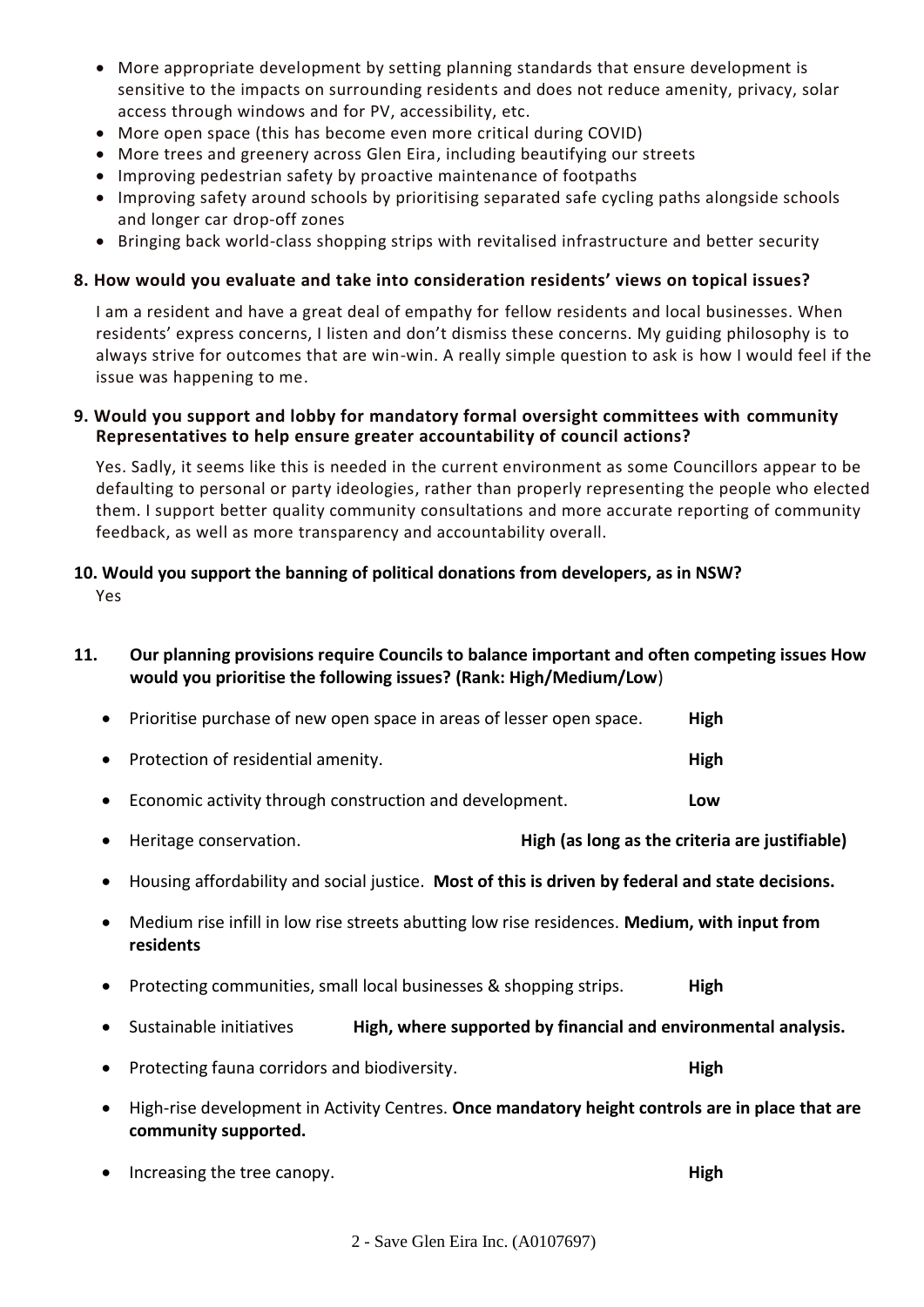- Support for council initiative cultural events. **Low in the short-term but facilitate local community groups running events. Medium in the longer-term once the community has recovered from COVID.**
- Inclusion of affordable/social housing in new developments. **Medium, housing costs are an issue for everyone and are driven by state and federal decisions.**
- Support for new bike or pedestrian paths through Glen Eira. **Medium, needs to be done strategically to create a network and design should be sensitive to the impacts on residents.**
- Support for Council initiatives to reduce carbon footprint (Council & Residential) **High**
- Support for creation of deliberative community panels for all major projects/budgets. **High**
- **12. Is the current residential development adequately making provision for affordable housing?** Probably not, but this is a reflection of federal and state failures related to housing affordability generally, the provision of public housing for vulnerable community members, and the inadequate salaries paid to our essential workers such as nurses, teachers, and police.
- **13. How happy do you think the residents of Glen Eira are with the current level of development?** Those directly impacted seem to be very unhappy.
- **14. Some zoning types eg Activity Centre Zoning (ACZ) can result in no later appeal-rights for residents. Do you think this is fair on residents?**

No, residents should always have the right to appeal.

**15. Do we need tighter planning controls and added scrutiny to protect residents in or nearby to mixed-use zones?**

Yes, local council is the closest level of government to the people and should have full control over planning for the local area.

# **16. What changes would you like to see implemented by the Glen Eira City Council? Eg planning scheme, local laws, meeting procedures, other changes**

- More cohesive strategic planning for the municipality
- Fiscal responsibility during our COVID lockdown and recovery
- More transparent strategic and financial reporting provided to the community with clear responsibility and accountability
- Council meeting procedures to be updated to prioritise resident input and ensure that public questions are answered fully and in clear language
- Supporting local residents by minimising rate rises until the economic impact of COVID has passed
- Supporting local businesses with initiatives to help them survive and recover from COVID
- Planning schemes that preserve amenity and the neighborhood character, including mandatory height limits, bulk and street impact guidelines, setback requirements, site permeability, retention of significant trees - so that residents and developers have more clarity and waste less time/money in appeals
- Ensure high building standards (e.g., environmentally sustainable, energy efficient, water efficient, properly waterproofed to prevent water ingress and mould)
- Immediate action protecting heritage and significant trees